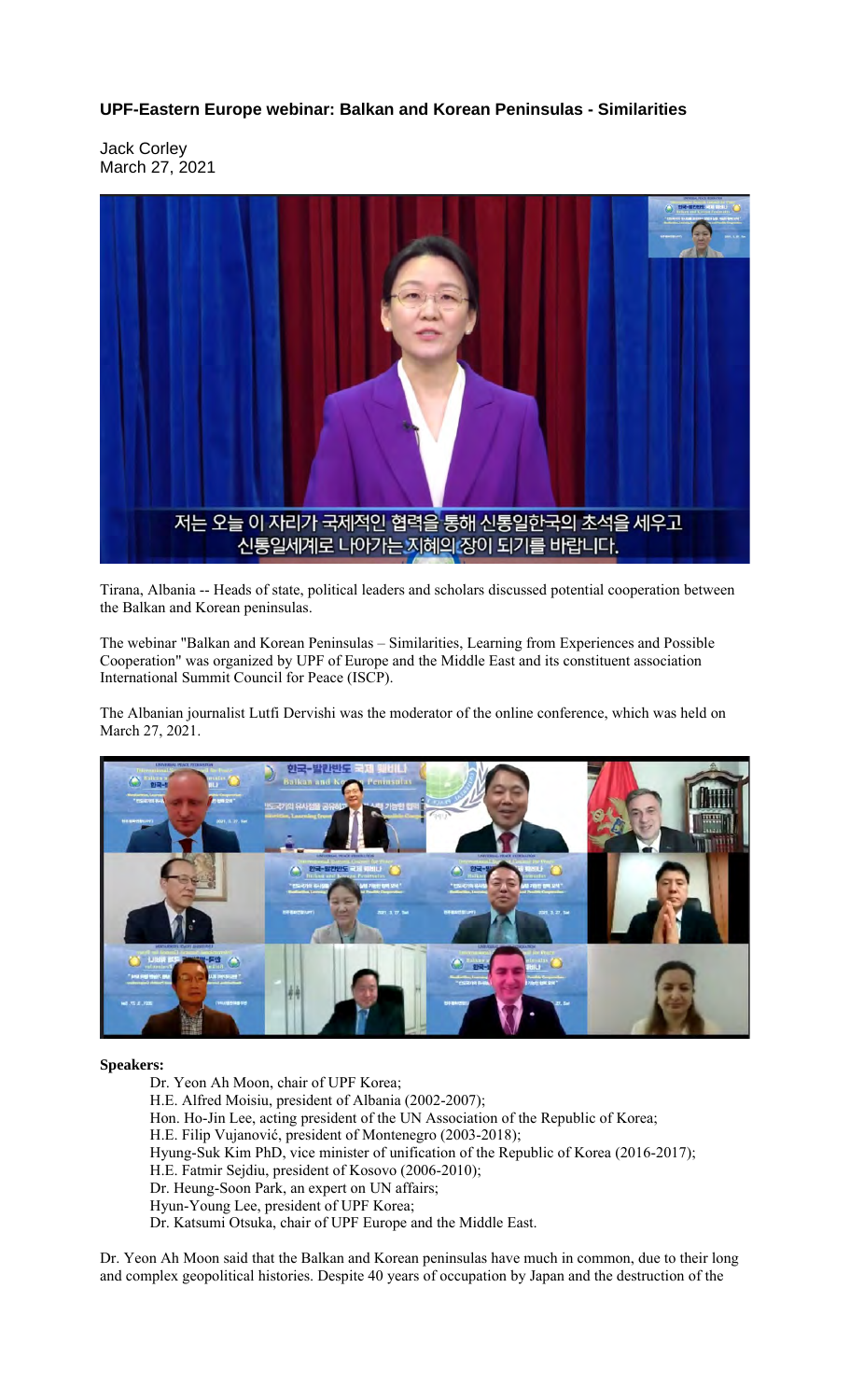Korean War, South Korea has become one of the world's strongest economies in the shortest period of time.

Professor Moon said that the nation's rapid growth is based largely on the strong desire of Koreans for democracy and on solid government leadership, supported by the international community. However, she concluded, "It is undeniable that behind the miraculous growth of Korea lies God's continuous protection."



She quoted UPF co-founder Dr. Hak Ja Han Moon: "The difficult global problems cannot be solved with human power alone. They can only be solved when humankind puts God, their Parent, at the center."

H.E. Alfred Moisiu pointed out: "The Korean and Balkan peninsulas, although geographically and culturally far apart from each other, have gone through many similar challenges throughout their history."

The former Albanian president spoke about the long history of conflict in the Balkans and the current state of division of the Korean Peninsula. He expressed his hope that Korea would be reunited and that the Balkan states would be reliable partners for trade and tourism for a reunited Korea.



He also thanked UPF and the Podgorica Club for their support of and participation in the webinar.

Hon. Ho-Jin Lee expressed his appreciation for UPF giving the panelists the opportunity to talk about the noble mission of peace. Peace is the most important of the three pillars that the United Nations was created to uphold, he said.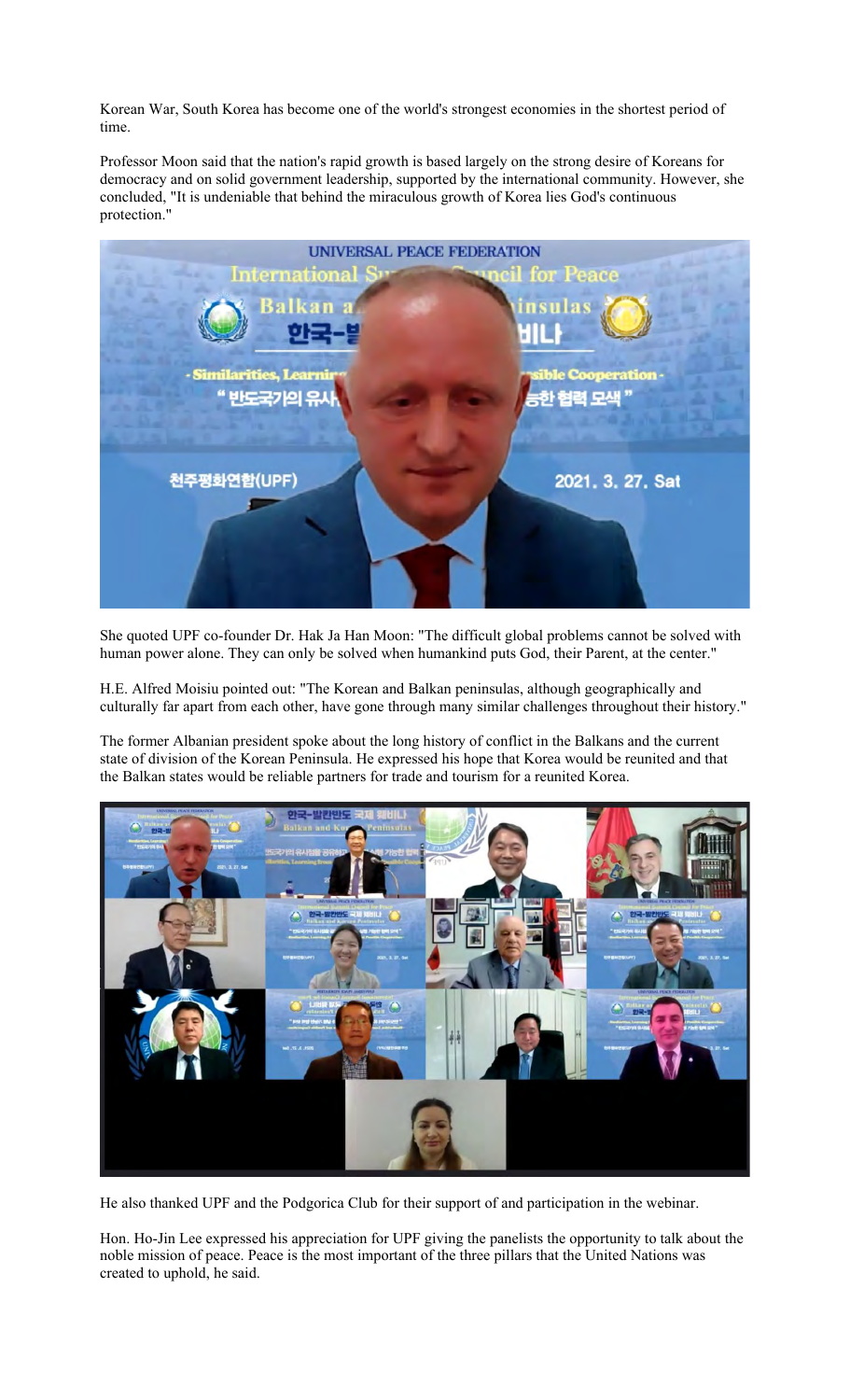The Balkan and Korean peninsulas have shared a common fate as battlegrounds for neighboring big powers, Hon. Lee said. One big difference between the two peninsulas is that Korea was sharply divided after World War II, whereas the Balkan states have largely obtained sovereignty and begun to make political and economic progress. "The common task ahead for both peninsulas is how to construct and sustain an enduring peace," Hon. Lee said.

H.E. Filip Vujanović acknowledged the work of the Universal Peace Federation in the Western Balkans. The former president of Montenegro then pointed out three similarities between both peninsulas:



"The first similarity is the geostrategic and geopolitical importance of both the Balkans and Korea on a global level. … The second similarity is a challenging and tragic 20th century marked by war, destructions, divides, tragic human victims, and suffering. … And third, maybe the most important similarity between two globally essential regions is their necessity for long-lasting peace."

Dr. Hyung-Suk Kim explained the situation of the Korean division and the challenges that this division poses for peace and economic development. He pointed out, however, that whereas North Korea was militarily and economically stronger when the country was first divided, South Korea has far surpassed the economy of North Korea over the past 70 years.



Dr. Kim said that "the factors maintaining the division of the Korean Peninsula include ideological differences, mutual distrust, power competition among leaders, and the dynamics of the international community."

He stated that Korea can gain valuable lessons from the experience of German reunification and